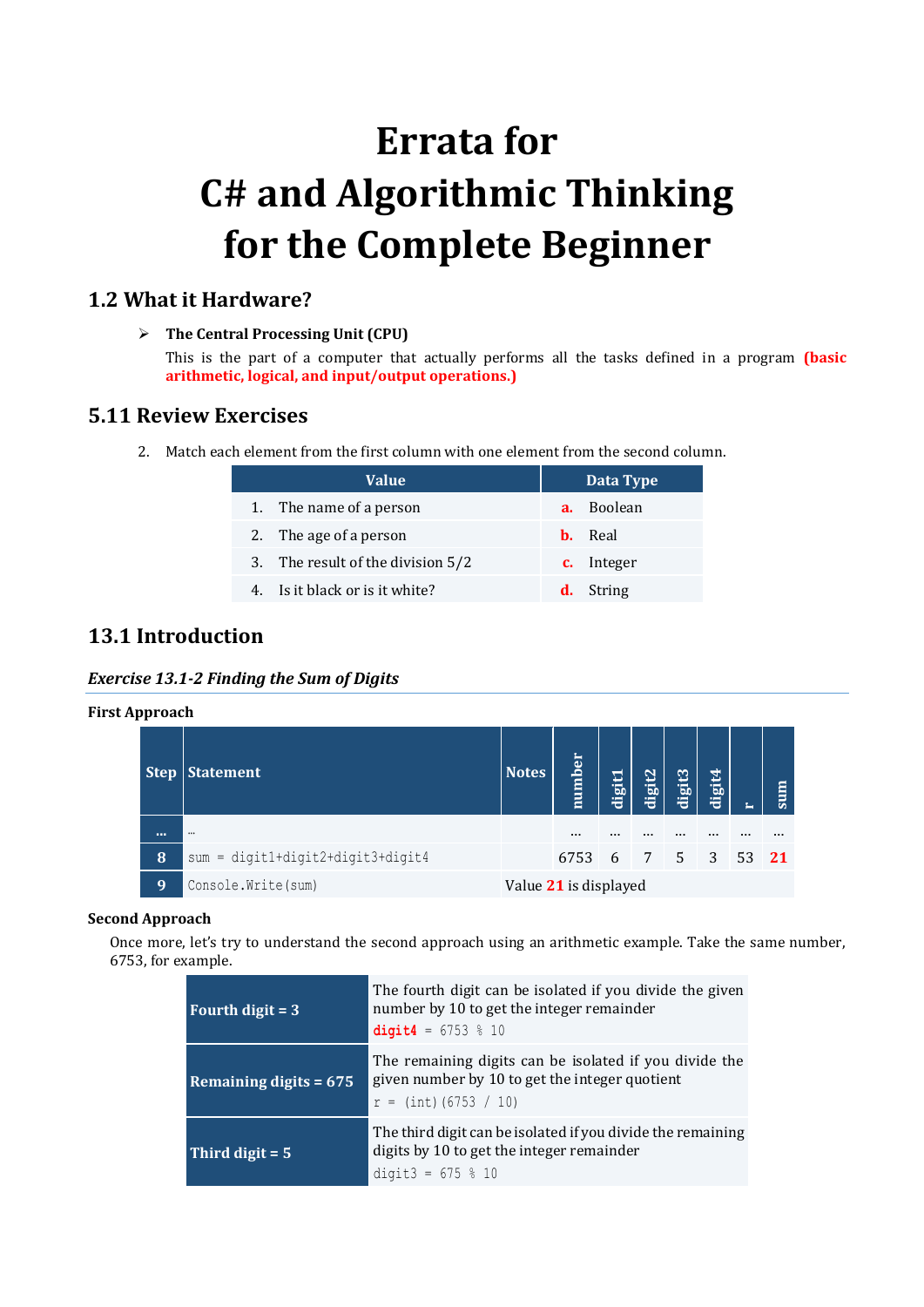| Remaining digits $= 67$ | The remaining digits are now<br>$r = (int) (675 / 10)$                                                                          |  |  |  |
|-------------------------|---------------------------------------------------------------------------------------------------------------------------------|--|--|--|
| Second digit $= 7$      | The second digit can be isolated if you divide the<br>remaining digits by 10 to get the integer remainder<br>digit2 = $67 % 10$ |  |  |  |
| First digit = $6$       | The last remaining digit, which happens to be the first<br>digit, is<br>digit1 = $(int) (67 / 10)$                              |  |  |  |

#### **13.2 Review Exercises**

5. Write a C# program that prompts the user to enter an integer representing an elapsed time in seconds and then displays it in the format "WW weeks DD days HH hours MM minutes and SS seconds." For example, if the user enters the number 2000000, the message "3 weeks **2** days 3 hours 33 minutes and 20 seconds" should be displayed.

## **25.1 The Pre-Test Loop Structure**

#### *Exercise 25.1.3 Designing the Flowchart and Counting the Total Number of Iterations*

Now, let's create a trace table to observe the flow of execution.

| <b>Step</b>             | <b>Statement</b> | <b>Notes</b>           | i |                           |
|-------------------------|------------------|------------------------|---|---------------------------|
| 1                       | $i = 1$          |                        | 1 |                           |
| 2                       | while $(i := 6)$ | This evaluates to true |   |                           |
| 3                       | $i + = 2$        |                        | 3 | 1 <sup>st</sup> Iteration |
| $\overline{\mathbf{4}}$ | while $(i := 6)$ | This evaluates to true |   | 2 <sup>nd</sup> Iteration |
| $\overline{5}$          | $i + = 2$        |                        | 5 |                           |
| 6                       | while $(i := 6)$ | This evaluates to true |   | 3rd Iteration             |
| $\overline{7}$          | $i + = 2$        |                        | 7 |                           |
| 8                       | while $(i := 6)$ | This evaluates to true |   |                           |
| 9                       |                  | $\cdots$               |   |                           |
| 10                      |                  | $\cdots$               |   |                           |

# **29.8 Converting from a While-Loop to a For-loop**

*Exercise 29.8-3 Converting the Java Program*

```
project_29_8_3b
static void Main() {
   int i;
   double s;
  s = 0; i = 1;
  for (i = 1; i \le 5; i++) {
    s = s + \text{Math.Pow}(i + 1, 2); }
   Console.Write(s);
```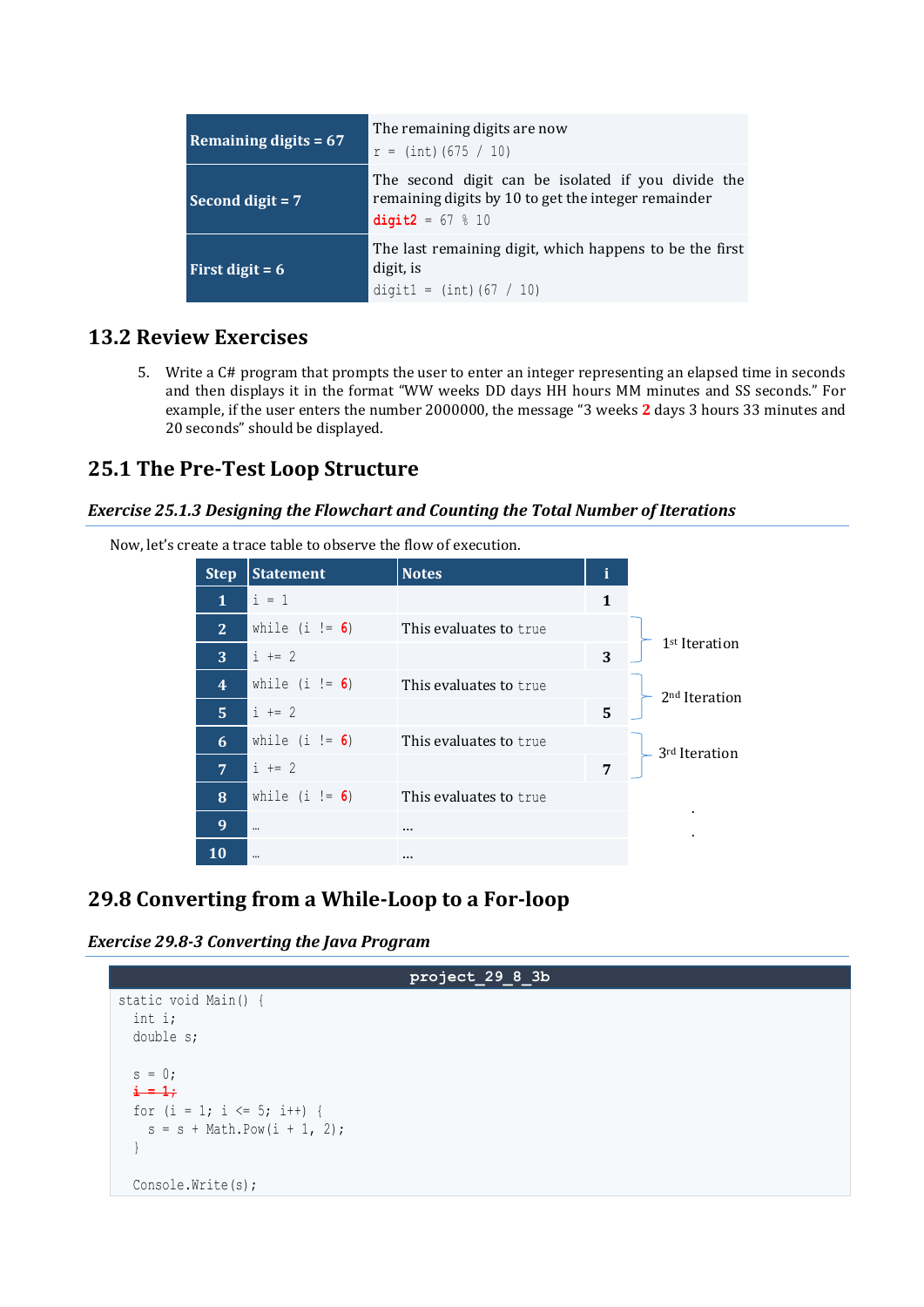```
 Console.ReadKey();
```
## **31.8 Review Exercises**

- 7. Write a C# program that displays all four-digit integers that satisfy all of the following conditions:
	- $\triangleright$  the number's first digit is greater than its second digit
	- $\triangleright$  the number's second digit is equal to its third digit
	- $\triangleright$  the number's third digit is smaller than its fourth digit

For example, the values 7559, **3112**, and 9889 are such numbers.

## **37.4 Sorting Lists**

#### *Exercise 37.4-1 The Bubble Sort Algorithm – Sorting One-Dimensional Lists with Numeric Values*

#### **Fifth pass**

}

#### **1st Compare**

*Elements at index positions 4 and 5 are compared. Since the value 49 is not less than the value 25, no swapping is done.*

## **40.3 Formal and Actual Arguments**

*Remember! There is a one-to-one match between the formal and the actual arguments. The value of argument* a *is passed to argument* **n1***, the value of argument* b *is passed to argument* **n2***, and so on. Moreover, the data type of the formal and the data type of the corresponding actual argument must match. You cannot, for example, pass a string to an argument of type integer!*

# **43.1 Simple Exercises with Subprograms**

```
Exercise 43.1-5 How Many Times Does Each Number of the Dice Appear?
```

```
//Variable n1 is assigned the number of times that value 1 exists in array a
n1 = search and count(1, a);
//Variable n2 is assigned the number of times that value 2 exists in array a
n2 = search and count(2, a);
.
.
.
//Variable n6 is assigned the number of times that value 6 exists in array a
n6 = search and count(6, a);
//Display how many times each of the six numbers appears in array a
Console.WriteLine(n1 + " " + n2 + " " + n3);
Console. WriteLine(n4 + " " + n5 + " " + n6);//Find maximum of n1, n2,… n6
max = n1:
max i = 1;
if (n2 > max) {
 max = n2;max i = 2;}
if (n3 > max) {
```